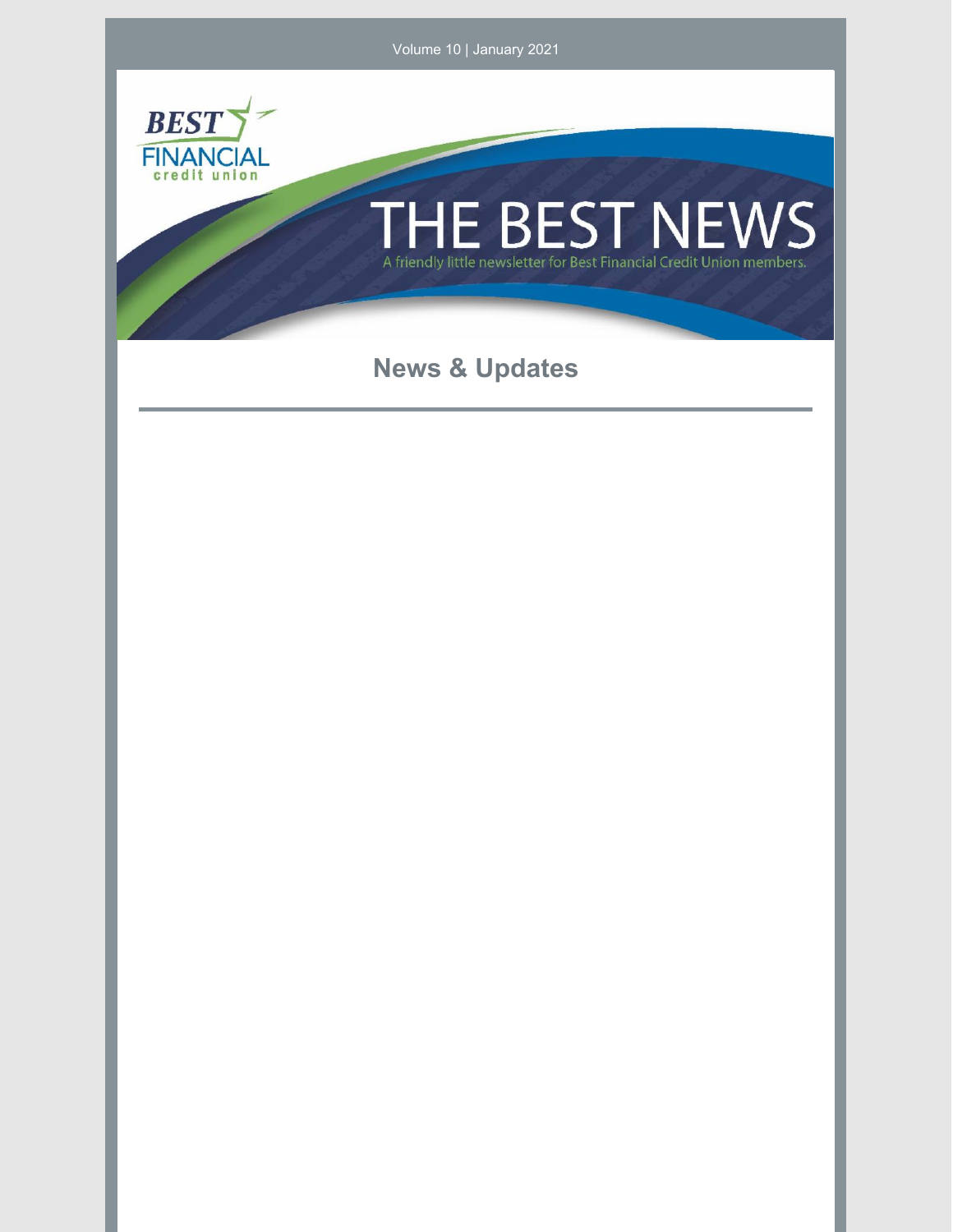

**STORE CARD #1 = \$2,596** DOCTOR BILL =  $$350$ STORE CARD  $#2 = $700$ **MEDICAL COLLECTION = \$100** 

**ONE MANAGEABLE PAYMENT = A PLAN TO SUCCESS!** 

CONTACT US TODAY TO CONSOLIDATE YOUR DEBT INTO ONE MANAGEABLE PAYMENT.



## www.bestfcu.org



SCHOLAR **Best Financial CU Scholarship** 

The 2020 - 2021 Scholarship Application is now available. All of the details may be found on our website at bestfcu.org - you are able to apply right from our website as well! **Applications due April 9, 2021.**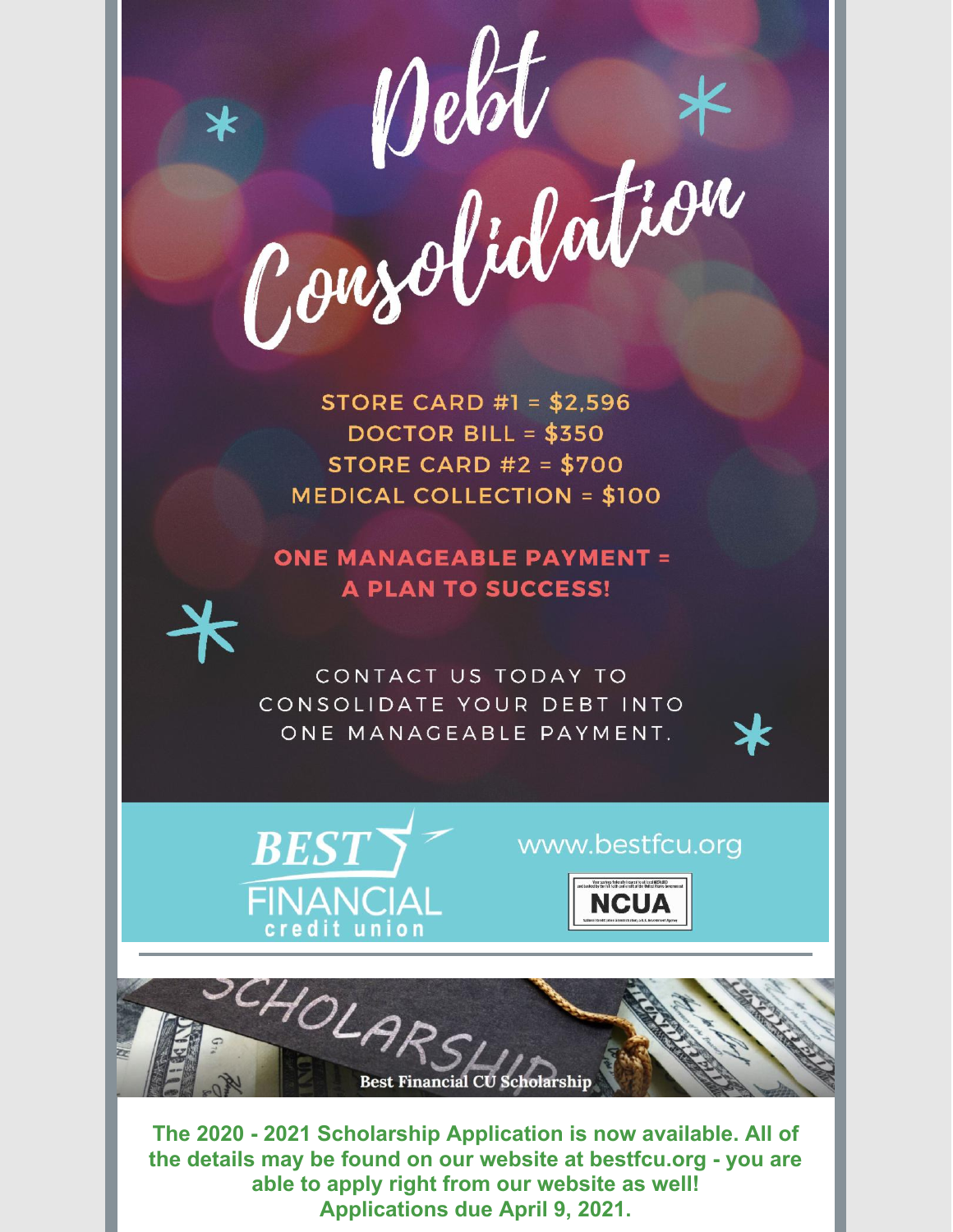

**The Spring 2021 EduCash Classroom Grant application is now available on our website. Visit bestfcu.org for details and to download the application today. Applications due April 16, 2021.**

## **Save the Date:**

## **Martin Luther King Jr. Day:**

• The Credit Union will be CLOSED Monday, January 18, 2021.



## **2021**



January 1, 2021 - New Year's Day: CLOSED January 18, 2021 - Martin Luther King Jr. Day: CLOSED February 15, 2021 - Presidents Day: CLOSED May 31, 2021 - Memorial Day: CLOSED July 5, 2021; Independence Day Observed: CLOSED September 6, 2021 - Labor Day: CLOSED October 11, 2021 - Indigenous Peoples Day: CLOSED November 11, 2021 - Veterans Day: CLOSED November 25, 2021 - Thanksgiving Day: CLOSED November 26, 2021 - Day after Thanksgiving: CLOSED December 24, 2021 - Christmas Eve: Closing @ 1PM December 25, 2021 - Christmas Day: CLOSED December 31, 2021 - New Years Eve: Closing @ 1PM